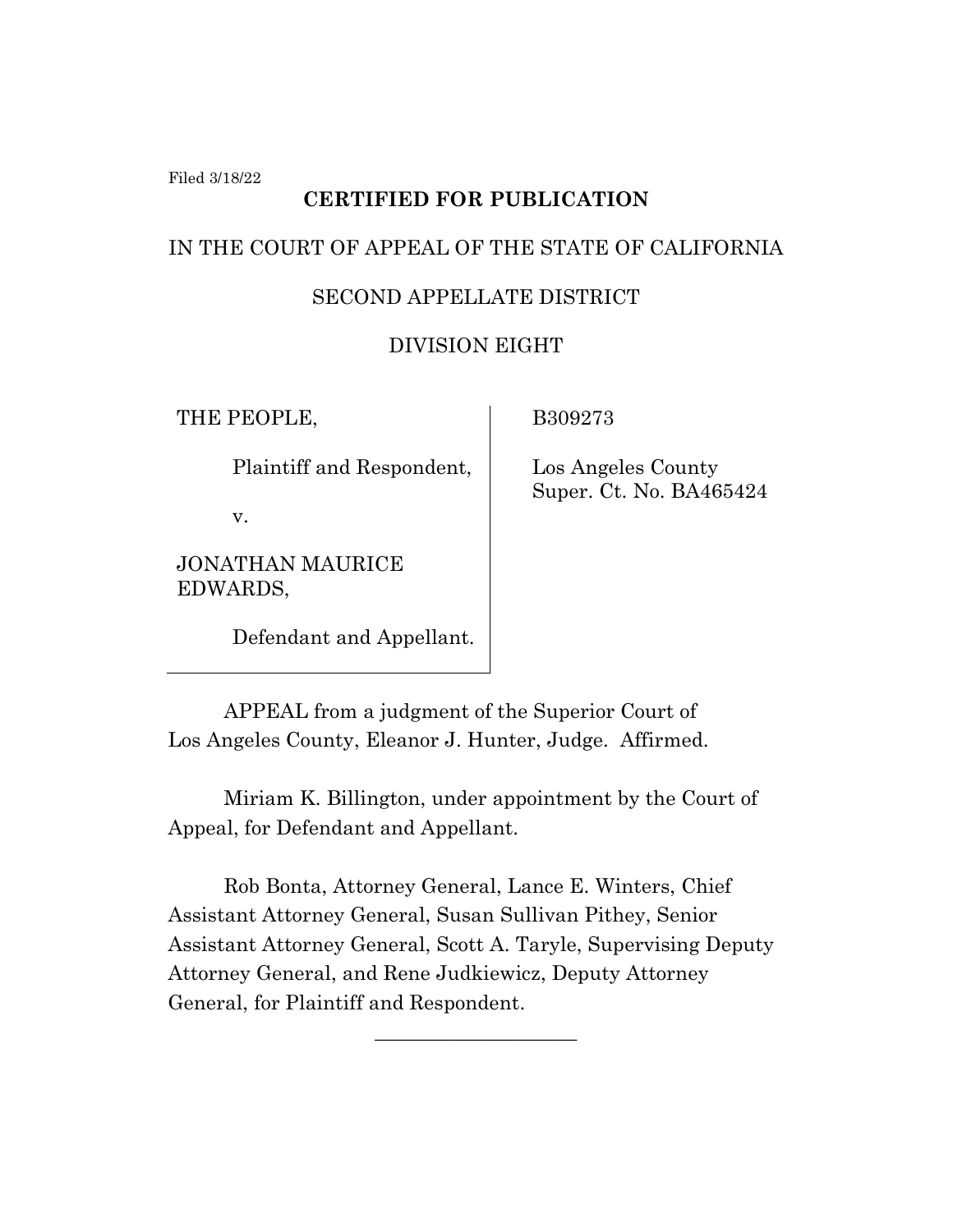It does not violate the confrontation clause for a judge to order trial witnesses to wear masks during the current pandemic. The Constitution does not require judges to imperil public health.

A jury convicted Jonathan Maurice Edwards of the attempted murder of his cellmate Raul Sanchez Aguayo. (Pen. Code, §§ 664, 187, subd. (a).) The jury found Aguayo suffered great bodily injury. (§ 12022.7, subd. (a).)

As was his right, Edwards demanded a speedy trial. Jury selection began on October 30, 2020. Because of the pandemic, this was the first trial this trial judge had held in eight months. The court told jurors, "First and foremost, we want you to feel comfortable. We want you to feel safe." Therefore "everybody is required to wear masks, and that's at all times." The jury delivered its verdict on November 9, 2020.

I

The judge required everyone in the courtroom, including witnesses, to wear masks. Edwards argued this order infringed his constitutional right to confront witnesses. Edwards moved for an order barring witnesses from testifying through a mask.

The trial court properly denied Edwards's motion on October 29, 2020. The court faced a public health emergency. Everyone did. At that point, the pandemic had killed over 200,000 Americans. (Centers for Disease Control and Prevention, COVID Data Tracker <https://covid.cdc.gov/covid-datatracker/#trends\_totaldeaths> [as of Mar. 14, 2022], archived at <https://perma.cc/2D4A-2QSA>.) The Centers for Disease Control and Prevention's Science Brief was recommending "community use of masks" to reduce the inhalation of respiratory droplets generated when people cough, sneeze, talk, and breathe. (Centers for Disease Control and Prevention, Science Brief: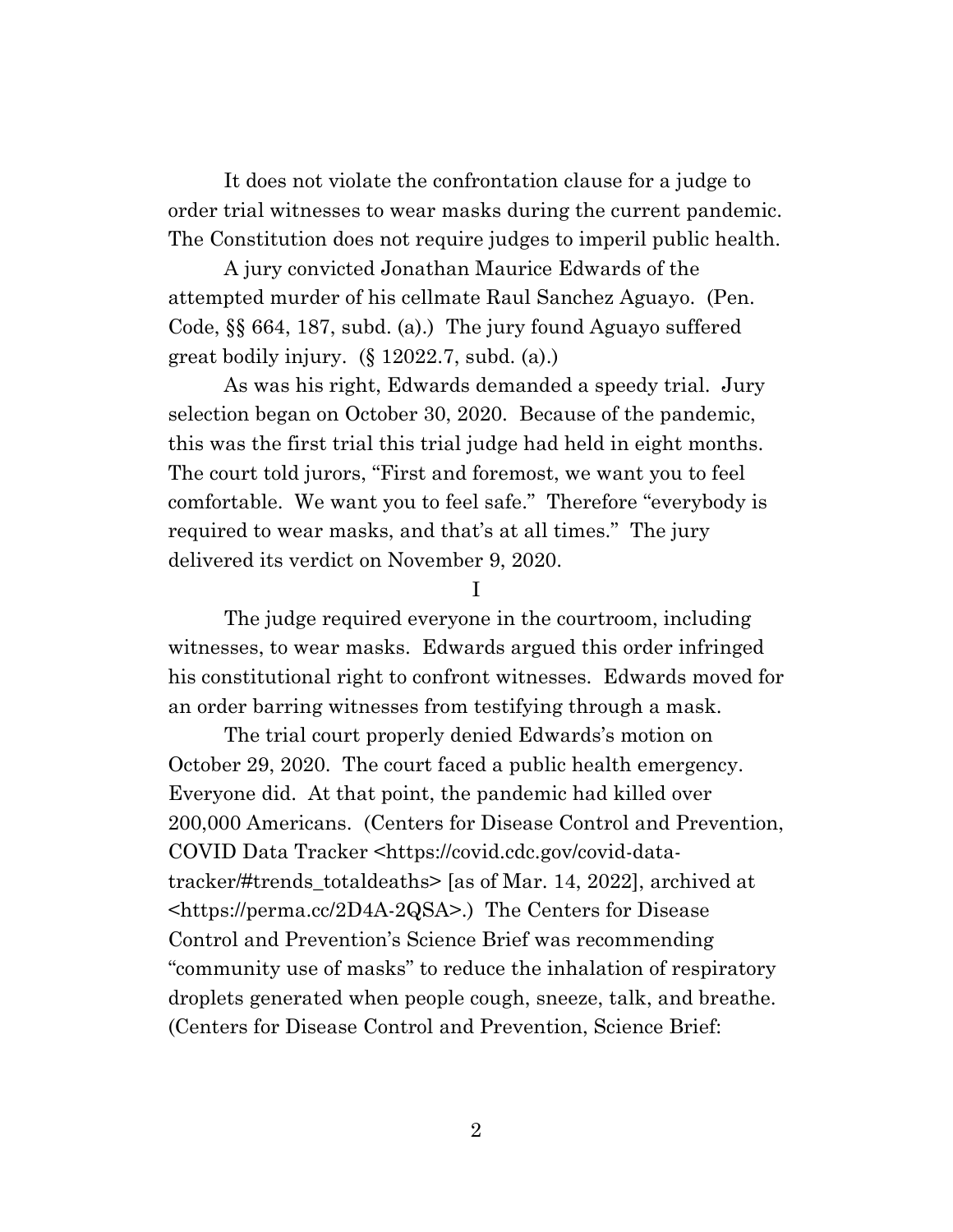Community Use of Masks to Control the Spread of SARS-CoV-2 <https://www.cdc.gov/coronavirus/2019-ncov/science/sciencebriefs/masking-science-sars-cov2.html> [as of Mar. 14, 2022], archived at <https://perma.cc/SB2P-8QKV>.) The advice was, "Wear cloth masks with

- "A proper fit over your nose, mouth, and chin to prevent leaks[,]
- "Multiple layers of tightly woven, breathable fabric[,]
- "Nose wire[,]
- "Fabric that blocks light when held up to [a] bright light source." (Centers for Disease Control and Prevention, Types of Masks and Respirators <https://www.cdc.gov/coronavirus/2019-ncov/preventgetting-sick/types-of-masks.html> [as of Mar. 14, 2022], archived at <https://perma.cc/RA35-ZRMQ>.)

It is desirable to make jury duty less dangerous to jurors. The potential danger was not only to jurors, but also to Edwards, and to everyone else in the courtroom.

Also vulnerable to danger would be others outside the courtroom who later encountered these people, and so on, in an increasing swath of multiplying contacts. A spark in a dry landscape can cause flames. One cannot say how much will burn.

A mask covering the nose and mouth undeniably impairs jurors' ability to see a witness's face to a degree. Likewise it is undeniable that judges must not allow a jury trial to spread a deadly contagion.

The words of Thomas Jefferson bear weight. "A strict observance of the written law is doubtless one of the high duties of a good citizen, but it is not the highest. The laws of necessity, of self-preservation, of saving our country when in danger, are of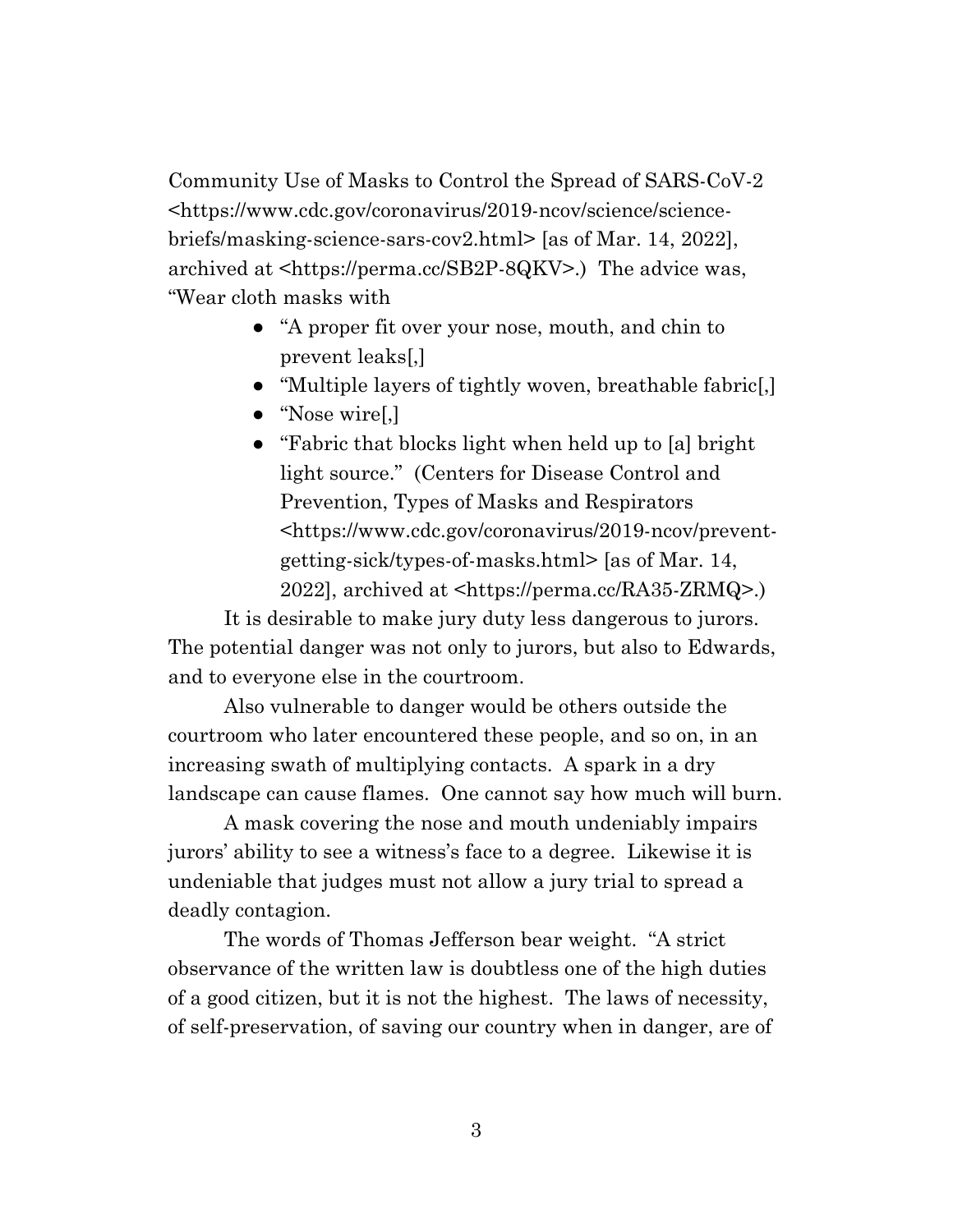higher obligation. To lose our country by a scrupulous adherence to the written law, would be to lose the law itself, with life, liberty, property and all those who are enjoying them with us; thus absurdly sacrificing the ends to the means." (quoted in Brest et al., Processes of Constitutional Decisionmaking: Cases and Materials (5th ed. 2006) p. 66.)

Jefferson's words carry more force where, as here, the court *did* strictly observe the written law. "In all criminal prosecutions, the accused shall enjoy the right . . . to be confronted with the witnesses against him . . . ." (U.S. Const., 6th Amend.; see also Cal. Const., art. I, § 15 [right "to be confronted with the witnesses against the defendant"].)

According to the constitutional terms, Edwards enjoyed his right to confront the witnesses against him. He and the jurors saw and heard those witnesses. Under oath, the witnesses responded to Edwards's cross-examination. The jurors saw and heard the witnesses' reactions to the confrontation. The masks covered noses and mouths to minimize disease transmission. This was scrupulous adherence to the written law during a public health emergency. The confrontation clause permits a judge to follow national safety guidelines. (See *People v. Lopez* (2022) 75 Cal.App.5th 227, 232–236; *People v. Alvarez* (2022) 75 Cal.App.5th 28, 34–39.)

Edwards cites pre-pandemic cases about witnesses who tried to wear disguises while testifying and so forth.

Several factors distinguish these cases. The trial court in this case was not trying to hide or obscure identities or the truth. It was following national safety guidelines and court orders in response to a deadly and worldwide pandemic. This pandemic potentially affects everyone. The disease spreads through social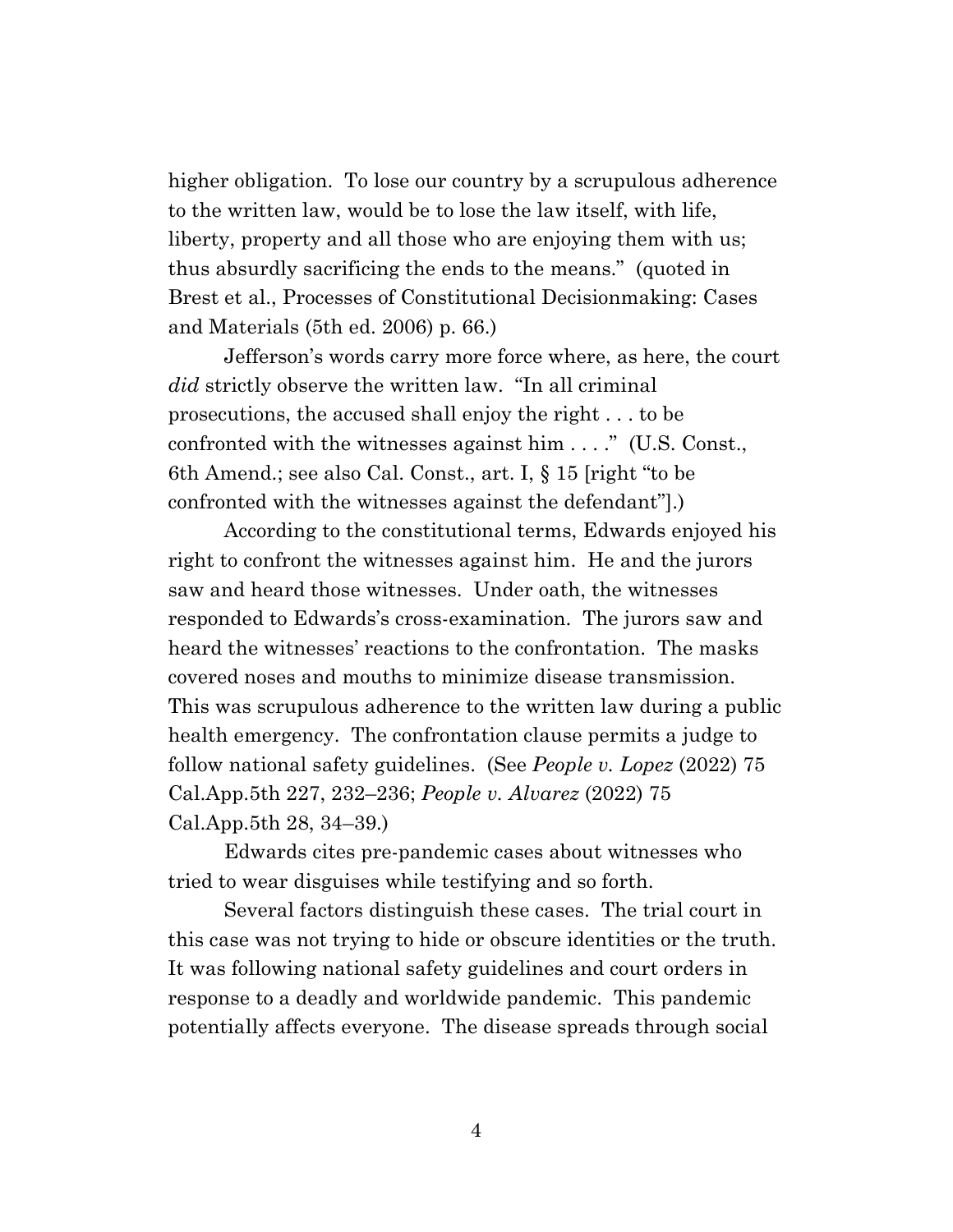contact. This pandemic has been long and unpredictable. As Edwards concedes, this issue is novel.

Edwards also cites some federal district court decisions. Only one is published. The court in *United States v. Cohn* (E.D.N.Y. 2020) 481 F.Supp.3d 122, 123 wrote that, "Unless and until medical research yields a successful vaccine or effective treatment, practical tools, like wearing masks, maintaining personal distance and limiting the size, frequency and length of public gatherings, remain the only viable means to control the spread of this terrible disease." This decision is not strong support for Edwards.

Edwards says the trial court instead could have ordered "clear masks" or use of "a face shield with a cloth drape along the bottom." Edwards offered no evidence an objective authority appraised these alternatives to be effective in combatting the disease's spread.

II

Edwards incorrectly argues the finding that he inflicted great bodily injury on Aguayo lacked substantial evidence.

For this case, great bodily injury is "a significant or substantial physical injury." (Pen. Code, § 12022.7, subd. (f).) There was sufficient evidence of great bodily injury.

Evidence showed Edwards headbutted and punched Aguayo's face many times. A witness testified Aguayo appeared to have a broken eye socket, "when it gets fractured, swells up and pretty much closes the eyelid.  $[\P] \dots [\P]$  You have to get hit very, very hard, usually by—an elbow will do that."

There was "a lot of blood and swelling."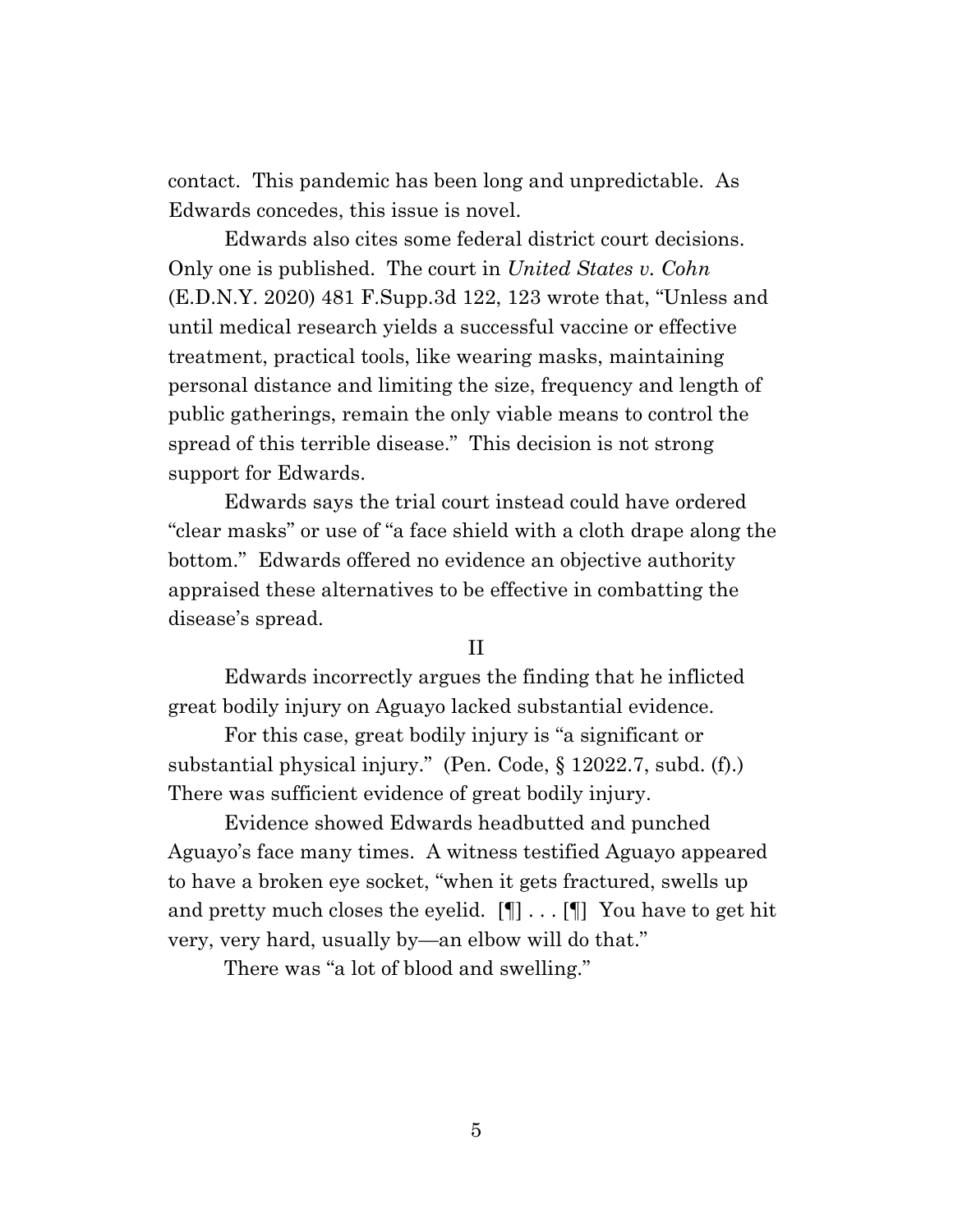Edwards's attack left Aguayo unresponsive. "He was unconscious, and I couldn't tell if he was breathing or not, and his eyes were shut."

The jury saw photos of Aguayo after the attack. The photos are in the record. They show Aguayo's face covered in blood.

The line between a significant injury and one that is not can be a fine one. Jurors are the ones to locate that line. (*People v. Cross* (2008) 45 Cal.4th 58, 64.) A sufficient " 'quantum of evidence' " supported this jury finding. (*Ibid.*)

#### III

Edwards's third issue is his claim the trial court abused its discretion by denying his *Romero* motion to strike his 2016 conviction for attempted robbery. (See *People v. Superior Court (Romero)* 13 Cal.4th 497.)

A trial court's refusal to strike a prior strike is an abuse of discretion only in limited circumstances. Examples are where the trial court was unaware of its discretion to dismiss; where the court considered impermissible factors; or where the sentencing norms established by the Three Strikes law produce an arbitrary or patently absurd result. It is not enough to show reasonable people might disagree about whether to strike a prior conviction. There is no abuse of discretion unless the trial court's decision is so irrational or arbitrary that no reasonable person could agree with it. (*People v. Brugman* (2021) 62 Cal.App.5th 608, 637 (*Brugman*).)

The trial court is not required to state reasons for declining to exercise its discretion to strike a strike. We presume the trial court has considered all relevant factors in the absence of an affirmative record to the contrary. When the record is silent as to the trial court's reasons for declining to strike a prior strike, we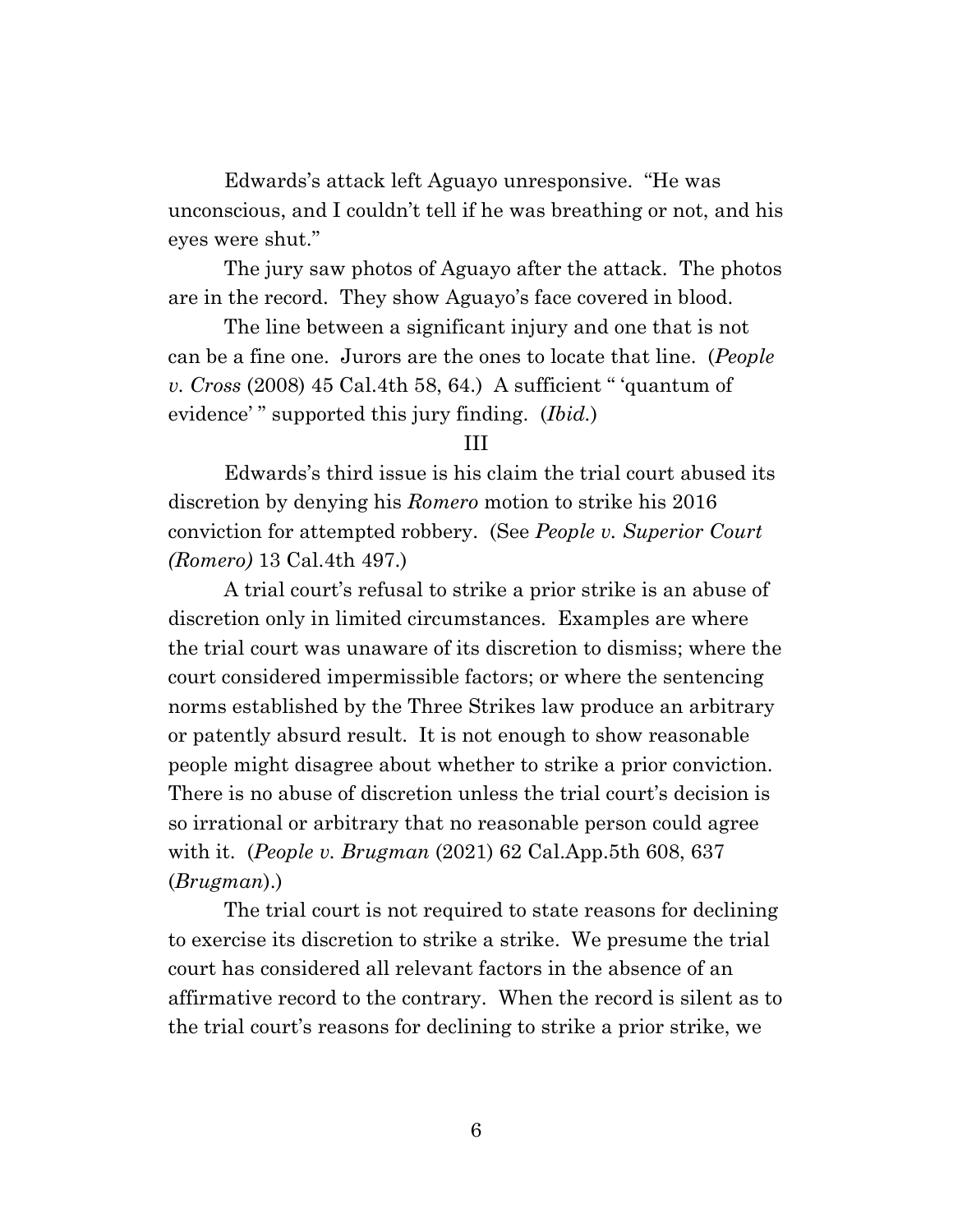presume the court correctly applied the law. Only in an extraordinary case—where the relevant factors manifestly support the striking of a prior conviction and no reasonable minds could differ—would the failure to strike be an abuse of discretion. (*Brugman*, *supra*, (2021) 62 Cal.App.5th at p. 637.)

The trial court reasoned that the 2016 conviction was recent and, since then, Edwards had aggravated his criminal conduct.

Edwards's criminal history started with two misdemeanor convictions in 2013 for marijuana possession and trespassing. The next conviction was the 2016 strike for attempted robbery. (Pen. Code, § 213, subd. (b).) Edwards attacked Aguayo in 2017 and was convicted on November 9, 2020. During the pendency of this matter, in December 2018, prosecutors charged Edwards with battery by gassing.  $(\S 243.9, \text{subd. (a)})$ 

Edwards's central argument is the trial court abused its discretion by summarily dismissing Edwards's history of mental disorders while emphasizing he had been restored to competency for trial. Edwards claims his "documented and lengthy history of chronic and severe mental disorders, symptoms of which were evident at the time of his prior and current offenses, take him out of the spirit of the Three Strikes Law."

The trial court denied Edwards's request to strike his 2016 prior conviction for attempted robbery. The court observed this conviction was a "relatively recent case, in 2016, certainly recent compared to the time" when Edwards attacked Aguayo, which was in 2017. "Also, looking at [Edwards's] escalating conduct, I think that this is not the case where the court would exercise its discretion to strike the prior strike."